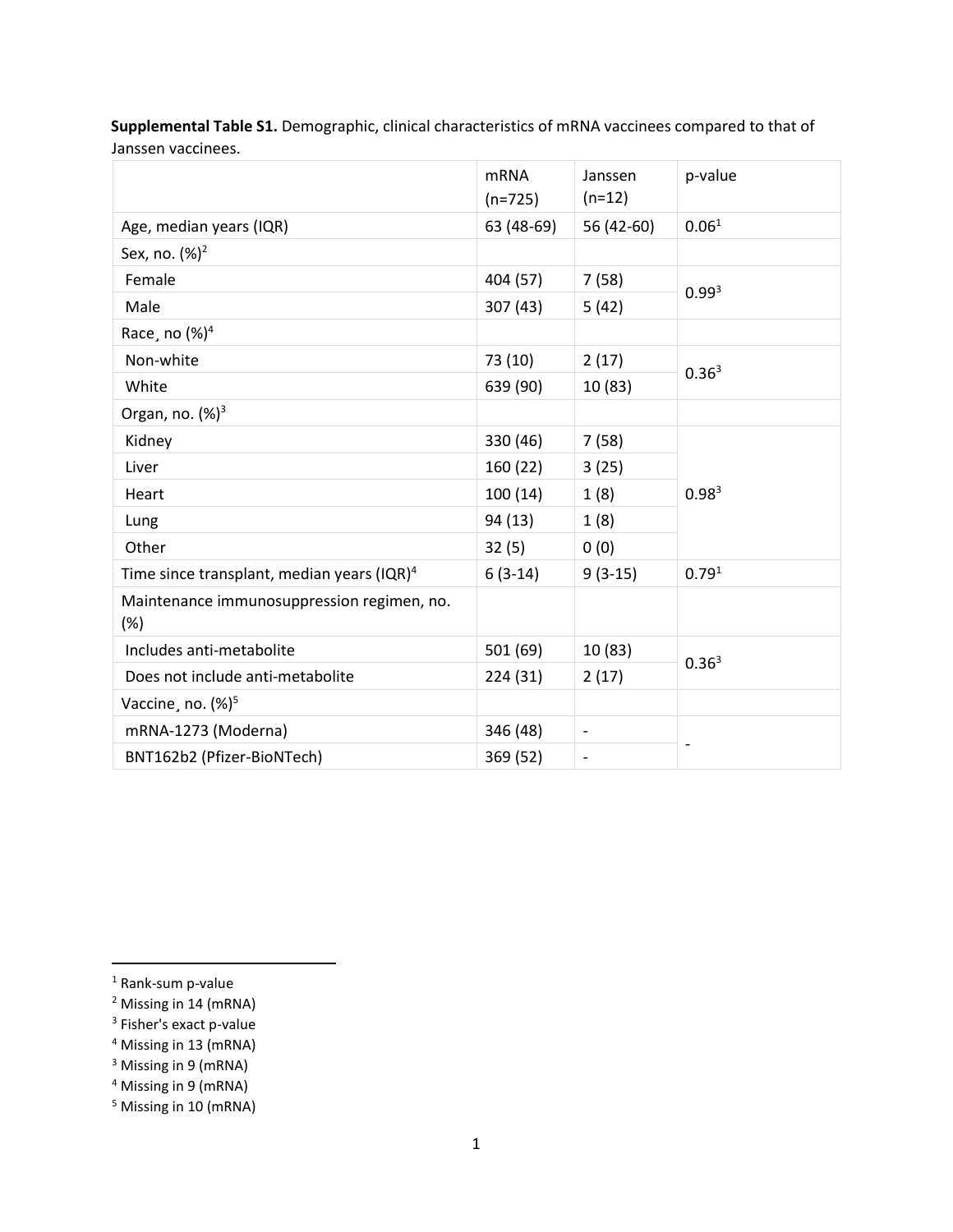**Supplemental Table S2.** Demographic, clinical characteristics, and anti-RBD immunoglobulin levels among solid organ transplant recipients who underwent Janssen vaccine.

| Age | <b>Sex</b> | Race  | Organ<br>transplant | <b>Years since</b><br>transplant | <b>Maintenance</b><br>immunosuppression       | <b>Anti-RBD</b><br>Ig<br>(U/mL) |
|-----|------------|-------|---------------------|----------------------------------|-----------------------------------------------|---------------------------------|
| 40  | Female     | White | Kidney              | 8.9                              | Rapamycin<br>Azathioprine                     | < 0.4                           |
| 37  | Female     | White | Kidney              | 8.2                              | Corticosteroid<br>Tacrolimus<br>Mycophenolate | < 0.4                           |
| 55  | Male       | White | Kidney              | 0.5                              | Corticosteroid<br>Tacrolimus<br>Mycophenolate | < 0.4                           |
| 58  | Male       | White | Kidney              | 15.8                             | Corticosteroid<br>Mycophenolate               | < 0.4                           |
| 58  | Male       | White | Liver               | 15.0                             | Tacrolimus<br>Mycophenolate                   | < 0.4                           |
| 62  | Male       | White | Kidney              | 14.5                             | Corticosteroid<br>Tacrolimus<br>Mycophenolate | < 0.4                           |
|     |            |       |                     |                                  | Corticosteroid<br>Tacrolimus<br>Mycophenolate |                                 |
| 42  | Female     | White | Liver               | 0.4                              | Corticosteroid<br>Tacrolimus<br>Everolimus    | < 0.4                           |
| 69  | Female     | White | Heart               | 5.4                              |                                               | < 0.4                           |